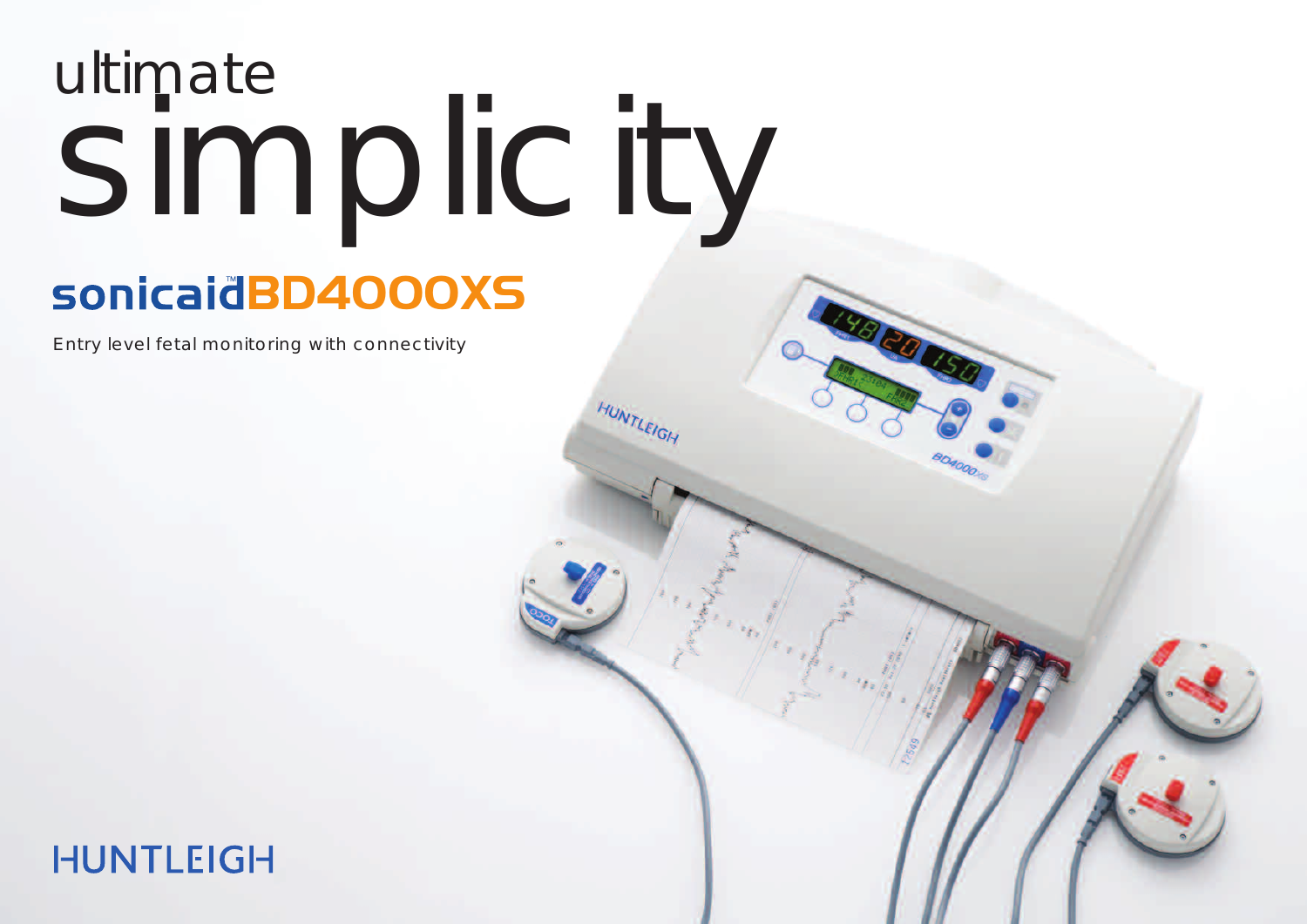# ultimate simplicity

Designed to deliver cost effective solutions without compromising quality, precision, performance. Ideally suited for the antenatal monitoring environment the BD4000xs provides the most cost effective and flexible solution.





#### High Sensitivity **Transducers**

Incorporating multi crystal high sensitivity transducers; with a reduction in size are less obtrusive and provide added comfort during monitoring. The TOCO transducer with its smooth surface reduces noticeable marks and enhances comfort. Both transducers incorporate a unique belt button design aiding transducer placement.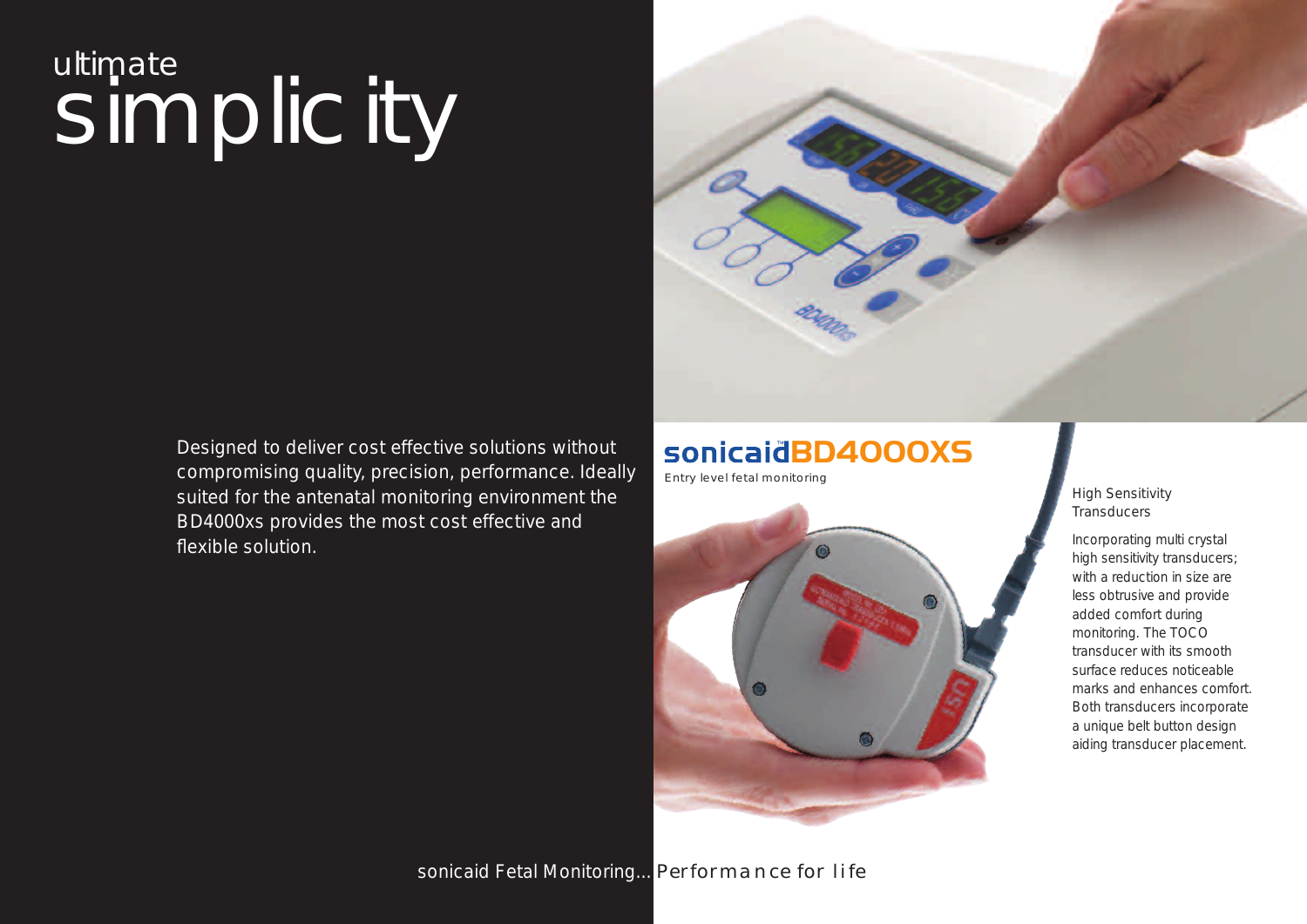## ultimate simplicity Execute

#### **BD4000XS**

Entry level fetal monitoring



Wall Mount option

Effortless to operate, with its Intuitive user interface and controls, requires minimum training, reducing time and cost.

- User-customisable trace annotation facility
- Automatic fetal movement detection
- Maternally sensed fetal movement marker

#### Clear Rate Display

The display comprises of a large LCD, back lit for low light clinical environments and 2 large LED clear rate displays. Clear visual display of FHR and contractions data and signal quality indicators



#### Unique no compromise full size twin FHR scale printing



#### No Compromise Traces

"Dual channel" A4 width Z-fold chart printout for unique optimum twins presentation on plain thermal paper for low cost, high accuracy printing (standard format paper can also be used

Twins ready as standard

Twin fetal heart rate channels are included as standard together with an external UA and maternally sensed fetal movement marker



#### User adjustable alarms

- Tachycardia
- Bradycardia
- Loss of Contact and Cross channel rate verification alerts





#### **Connectivity**

Interface to a digital CTG recording system "Centrale" or other CTG recording systems is available via RS232. This enables electronic data storage, reducing paper print-outs, giving even lower running costs and less environmental impact.